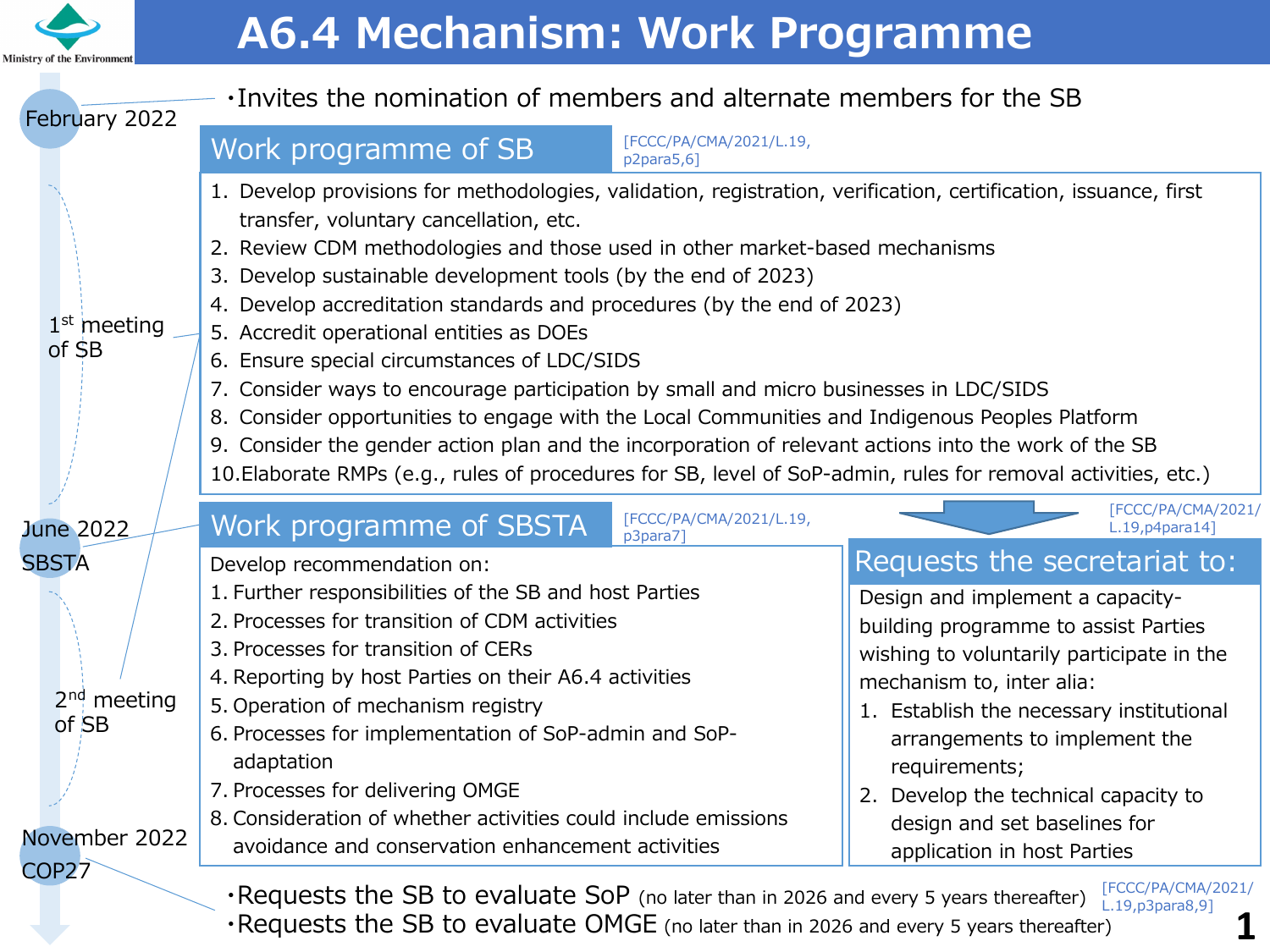

## Share of proceeds: SoP

[FCCC/PA/CMA/2021/L.19, p14para67,p11para43]

- $\cdot$ A levy of 5% of A6.4ERs at issuance
- ・A monetary contribution related to the scale of A6.4 activity or to the number of A6.4ERs issued, to be set by the SB
- ・Corresponding adjustments shall be applied by the host Party if it authorized the A6.4ERs for use towards achieving NDCs and/or other international mitigation purposes

#### Overall Mitigation in Global Emission: OMGE

[FCCC/PA/CMA/2021/L.19, p14para69,p11para43]

- ・A minimum of 2% of the issued A6.4ERs to the cancellation account for OMGE
- ・The cancelled A6.4ERs shall not be further transferred or used for any purpose ・Corresponding adjustments shall be applied by the host Party if it authorized the A6.4ERs for use towards achieving NDCs and/or other international mitigation purposes